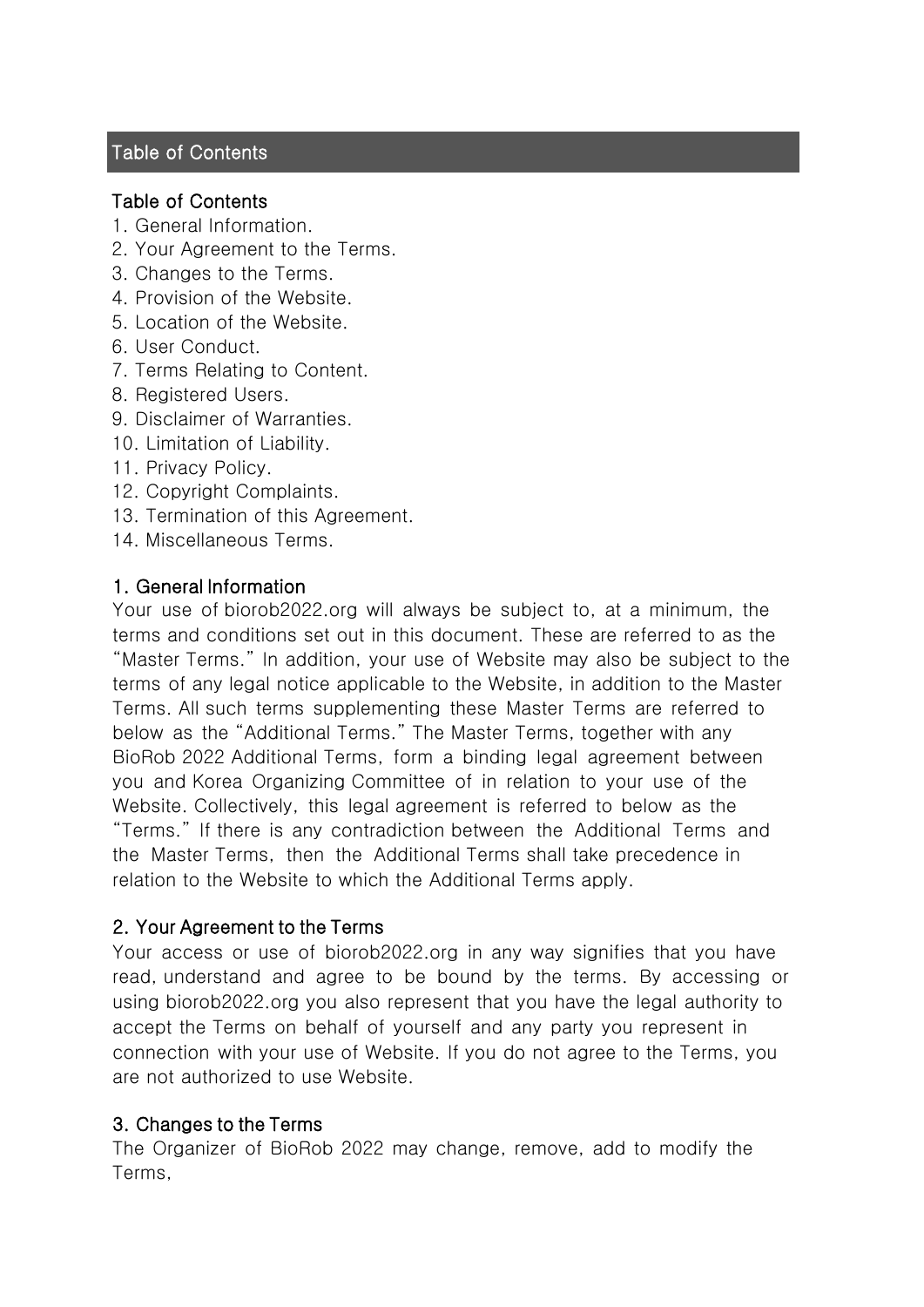and reserves the right to do so in its discretion. In that case, we will post the updated Master Terms or Additional Terms, as relevant, to the Website and indicate the date of revision. We may send a message to your email address, or we may display a notice on the Website indicating that the Terms have changed. All amended Terms take effect immediately. If you do not agree with any modification to the Terms, you may terminate this agreement by ceasing use of the Website. Your continued use of Website after revised Terms are effective indicates that you have read, understood and agreed to those Terms.

## 4. Provision of the Website

The Organizer of BioRob 2022 made the Website available to you on the Terms. You may only use the Website in accordance with these Master Terms and any applicable Additional Terms. In particular but without limitation, you may not use the Website for any purpose that is unlawful or prohibited by these Master Terms, any applicable Additional Terms, or any other conditions or notices that are made available on any Website.

### 5. Location of the Website

The Website Services are controlled and offered by The Organizer of BioRob 2022 from its facilities in the Korea. The Organizer of BioRob 2022 made no representations that the Website is appropriate or available for use in other locations. If you are accessing or using any Website from other jurisdictions, you do so at your own risk and you are responsible for compliance with local law.

# 6. User Conduct

Users agree not to use the Website Services to:

• Post, use or transmit Content that you do not have the right to post or use, for example, under intellectual property, confidentiality, privacy or other applicable laws;

• Post, use or transmit unsolicited or unauthorized Content, including advertising or promotional materials, "junk mail," "spam," "chain letters," "pyramid schemes," or any other form of unsolicited or unwelcome solicitation or advertising;

• Post, use or transmit Content that contains software viruses or any other computer code, files or programs designed to interrupt, destroy or limit the functionality of any computer software or hardware or telecommunications equipment or otherwise interfere with or disrupt the Website Services or servers or networks connected to the Website, or that disobeys any requirements, procedures, policies or regulations of networks connected to the Website;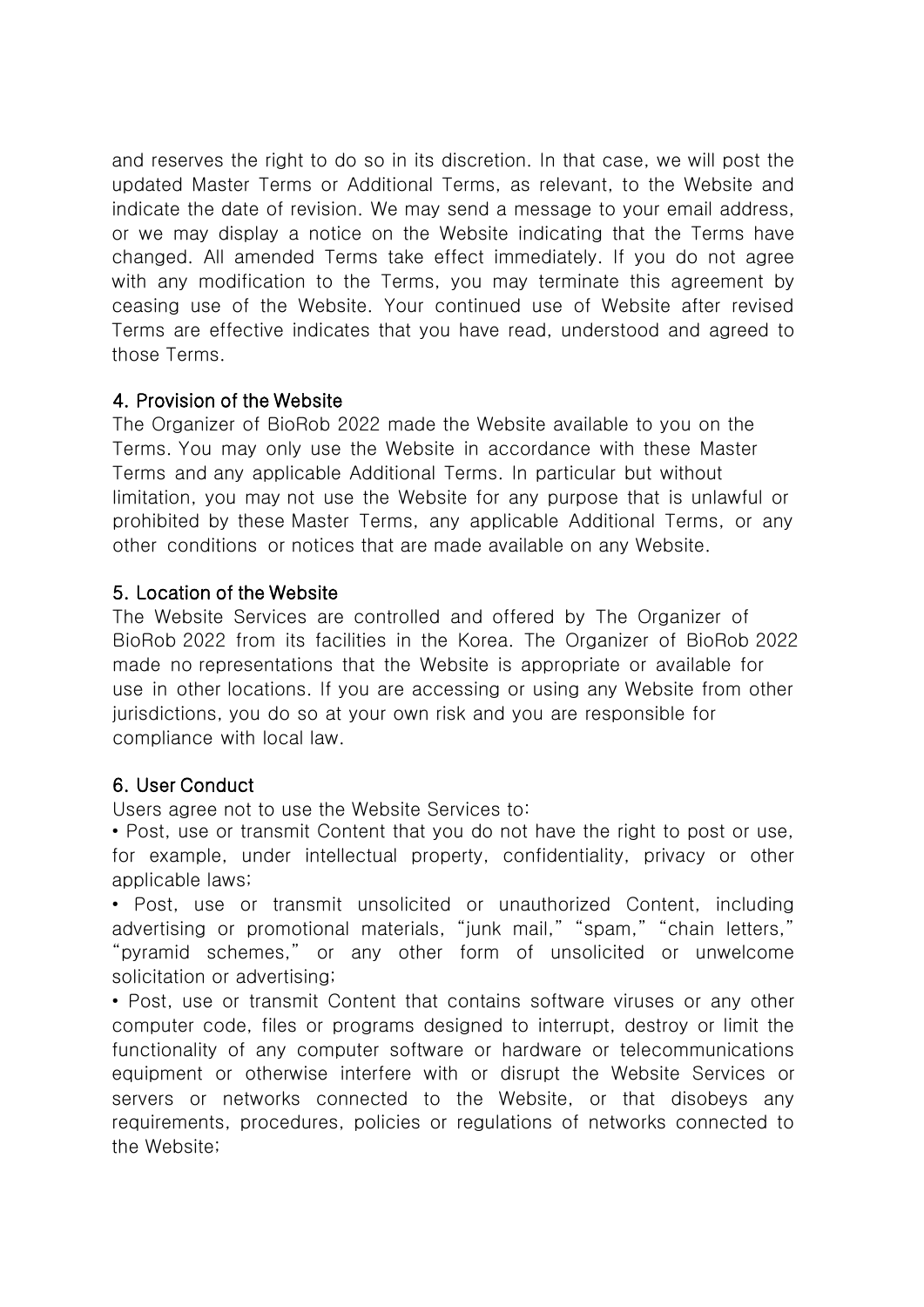• Post or transmit Content that is harmful, offensive, obscene, abusive, invasive of privacy, defamatory, hateful or otherwise discriminatory, false and misleading, incites an illegal act, or is otherwise in breach of your obligations to any person or contrary to any applicable laws and regulations;

• Intimidate or harass another;

• Use or attempt to use another's account, service, or personal information;

• Remove, circumvent, disable, damage or otherwise interfere with any security-related features that enforce limitations on the use of the Website;

• Attempt to gain unauthorized access to the Website, other accounts, computer systems or networks connected to the Website, through hacking password mining or any other means or interfere or attempt to interfere with the proper working of the Website Services or any activities conducted through the Website Services;

• Use any means to bypass or ignore robot.txt, or other measures we use to restrict access or use of the Website Services;

• Impersonate another person or entity, or falsely state or otherwise misrepresent your affiliation with a person or entity; or

• Post or transmit any personally identifiable information about persons under 14 years of age, including without limitation in connection with the Website or the Services offered thereon.

### 7. Terms Relating to Content

Responsibility for Content. You understand that all material, data and information, (collectively, "Content") which you may have access to through your use of the Website are the sole responsibility of the person from which such Content originated. This includes assertions that persons may make, expressly or impliedly, about the provenance and ownership of Content that they supply, upload, list and/or link to. You acknowledge that The Organizer of BioRob 2022 does not make any representations or warranties about the accuracy, integrity or quality of the Content made available at the instigation of users of the Website. You understand that by using the Website, you may be exposed to Content that is offensive, indecent or objectionable. Under no circumstances is The Organizer of BioRob 2022 liable in any way for any Content, including, but not limited to: any infringing Content, any errors or omissions in Content, or for any loss or damage of any kind incurred as a result of the use of any Content posted, transmitted to, linked to or otherwise accessible or made available via the Website Services.

Content You Provide. You may only submit Content to the Website. This means that you can only submit Content that you yourself create, that is in the public domain or that you have been expressly granted the right to submit consistent with the Terms. For the avoidance of doubt, Content that infringes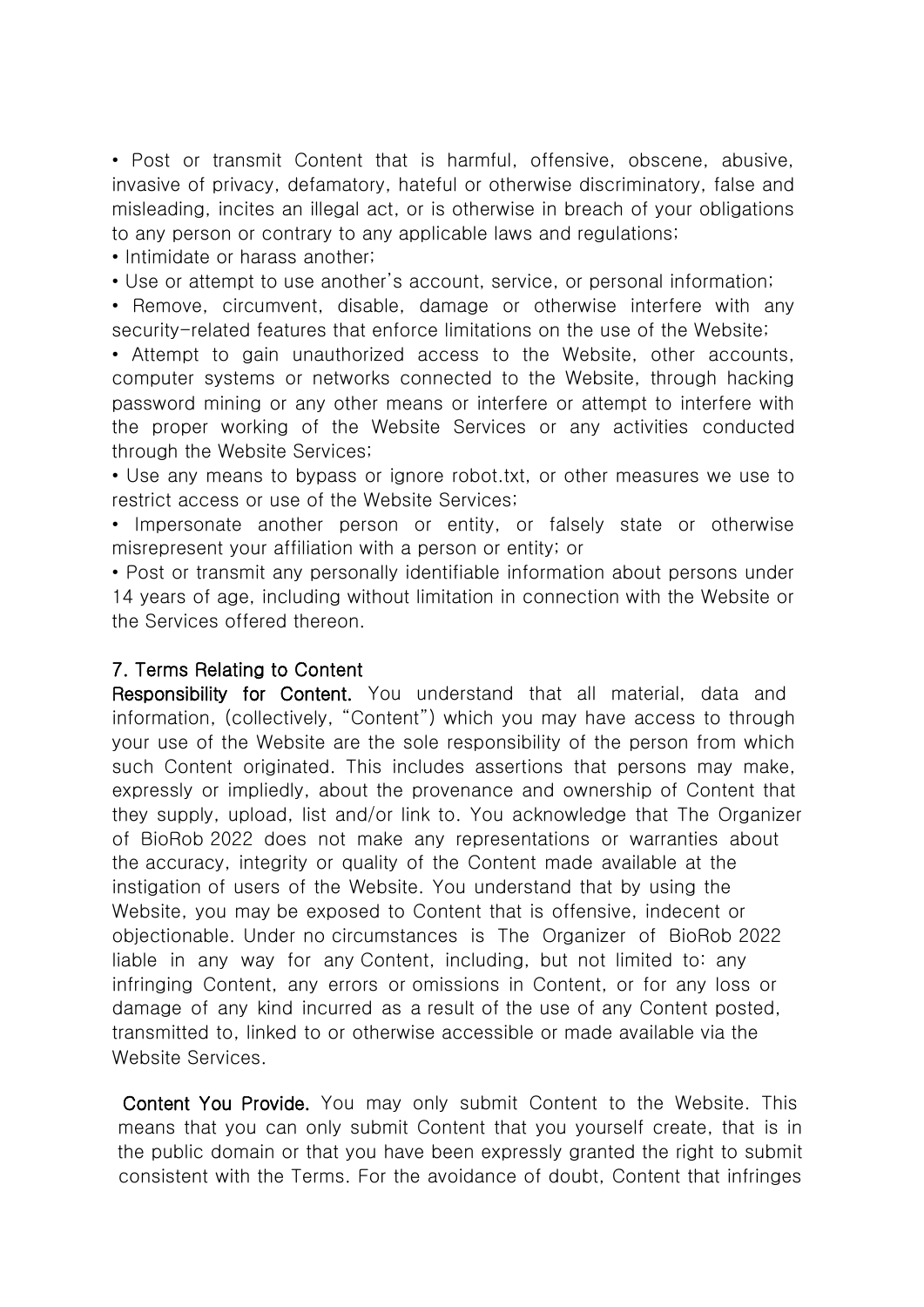the rights of any third party must not be submitted. You represent, warrant and agree that no Content of any kind submitted, posted or otherwise shared by you on or through any of the Website Services, violates or infringes upon the rights of any third party, including copyright, trademark, privacy, publicity or other personal or proprietary rights, or contains libelous, defamatory or otherwise unlawful material. Further, you represent, warrant and agree not to submit any personally identifiable information. The Organizer of BioRob 2022 may review your submissions and may delete or remove without notice any Content in its sole discretion that The Organizer of BioRob 2022 determines violates the Terms or that may be offensive, illegal, or that might violate the rights, harm or threaten the safety of others. The Organizer of BioRob 2022 does not endorse or support any Content posted by you. You alone are responsible for creating backup copies and replacing any Content you post on the Website, and you authorize The Organizer of BioRob 2022 to make copies of your Content as we deem necessary in order to facilitate the posting of your Content on the Website.

Use of content on the Website. You represent and warrant to The Organizer of BioRob 2022 that you will use any and all Content on our Website in accordance with the applicable license. By using the Website, you agree that you are solely responsible for your use of any and all Content made available thereon. You agree that you must evaluate, and bear all risks associated with, the use of any Content, including any reliance on the provenance, ownership, accuracy, completeness, or reliability of such Content. In this regard, you acknowledge that you may not rely on any Content made available on the Website without your own independent evaluation of that Content. The Organizer of BioRob 2022 does not guarantee that Content made available on the Website does not infringe the rights of any third party.<br>8. Registered Users

By registering for an account on the Website, you represent and warrant that you (1) are the age of majority in your jurisdiction or, (2) are over the age of 14 and have the express permission of a legal guardian to become a Registered User and use Services made available to Registered Users, and you further agree to abide by all of the terms and conditions of these Master Terms and any applicable Additional Terms. The Organizer of BioRob 2022 reserves the right to modify or discontinue the accounts of Registered Users and related Services at any time. The Organizer of BioRob 2022 disclaims any and all liability to Registered Users.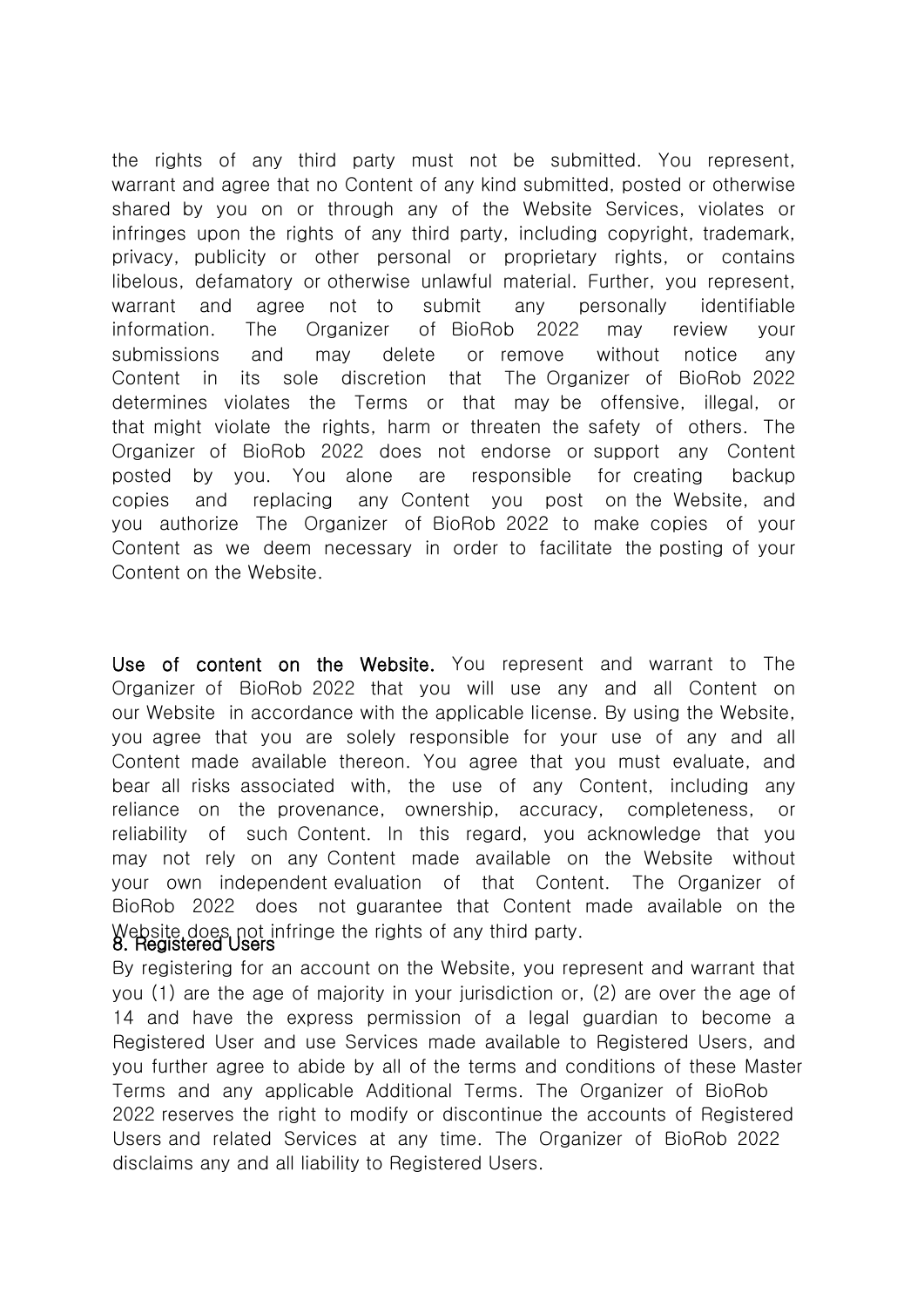Security. You agree to (a) provide accurate, current and complete information about you, if and as may be prompted by the registration process on the any of the Website, (b) maintain the security of your password and identification, (c) maintain and promptly update your registration information and any other information you provide, and to keep it accurate and complete to, among other things, allow us to contact you, and (d) be fully responsible for all use of your account and for any actions that take place using your account. You may not set up an account or membership on behalf of another individual or entity.

Termination and Inactivation of User Accounts. Your participation as a Registered User terminates automatically upon your breach of any of these Master Terms or applicable Additional Terms. In addition, The Organizer of BioRob 2022 may, at any time: (a) modify, suspend or terminate the operation of or access to your user account for any reason; (b) modify or change Website and Services and any applicable Terms and policies governing your user account and related Website Services for any reason; and (c) interrupt user accounts and related Website Services for any reason, all as The Organizer of BioRob 2022 deems appropriate in its discretion. Your access to your account, and use of the Website may be terminated by you or by The Organizer of BioRob 2022 at any time and for any reason whatsoever, without notice. In addition, The Organizer of BioRob 2022 reserves the right to delete and purge any account and all Content associated therewith following any prolonged period of inactivity, all as may be determined by The Organizer of BioRob 2022 in its complete discretion.

#### 9. Disclaimer of Warranties

To the fullest extent permitted by the applicable law, The Organizer of BioRob 2022 offers the Website and Services as-is and makes no representations or warranties of any kind concerning the Website services. The Organizer of BioRob 2022 does not warrant that the functions or content contained on the Website will be uninterrupted or error-free, that defects will be corrected, or that The Organizer of BioRob 2022's servers are free of viruses or other harmful components. The Organizer of BioRob 2022 does not warrant or make any representation regarding use or the result of use of the content in terms of accuracy, reliability, or otherwise.

### 10. Limitation of Liability

The Organizer of BioRob 2022 shall not be responsible or liable whatsoever in any manner for any content posted on the Website for your use of the Website Services.